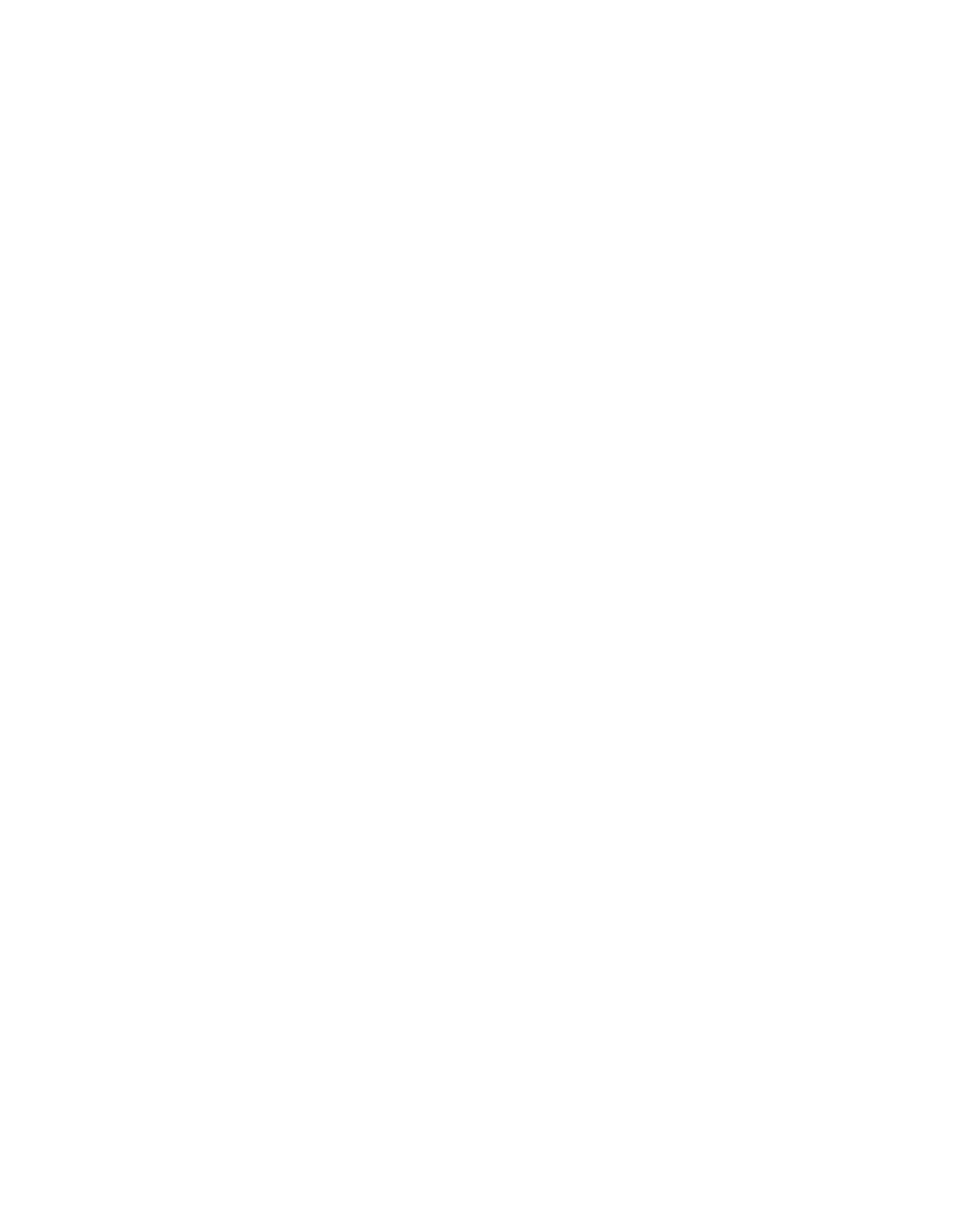

## **APPENDIX H: MANDATORY CERTIFICATIONS OF THE QPRA**

## **I, Elliot Sigal, do hereby certify that**:

- (1) In relation to the RA:
	- 1. I have conducted or supervised a risk assessment report in accordance with the regulation.
	- 2. I am a qualified person, as defined in section 168.1 of the Act, and have the qualifications required by section 6 of the regulation.
	- 3. I have in place an insurance policy that satisfies the requirements of section 7 of the regulation.
	- 4. The risk assessment team included members with expertise in all of the disciplines required to complete the risk assessment in accordance with the regulation.
	- 5. The opinions expressed in the risk assessment are engineering or scientific opinions made in accordance with generally accepted principles and practices as recognized by members of the environmental engineering or science profession or discipline practicing at the same time and in the same or similar location.
	- 6. To the best of my knowledge, the certifications and statements in this risk assessment are true as of **May 12, 2011 April 7, 2010**.
	- 7. By making these certifications in this risk assessment report, I make no express or implied warranties or guarantees.
- (2) In relation to the RA property:
	- 1. As of **May 12, 2011 April 7, 2010,** it is my opinion that based on relevant property information, the approach taken in the conduct of the risk assessment,
		- i. is appropriate to evaluate human health and ecological risks from the contaminants of concern at the concentrations proposed as the standards specified in the risk assessment and assuming no measures have been taken at the RA property which have the effect of reducing the risk from the contaminants, and
		- ii. is consistent with the approach set out in the pre-submission form with the exception of those deviations listed in section 1 of the report under the heading "Deviations from Pre-Submission Form".
	- 2. As of **May 12, 2011 April 7, 2010**, it is my opinion that, taking into consideration the assumptions specified in the risk assessment report, including the use of the property specified in report section 3 of the risk assessment, and any risk management measures recommended in the report, as long as the RA property satisfies those assumptions and meets the standards specified in the risk assessment report, the contaminants of concern are unlikely to pose a human health or ecological risk greater than the level of risk that was intended in the development of the applicable full-depth site condition standards for those contaminants.